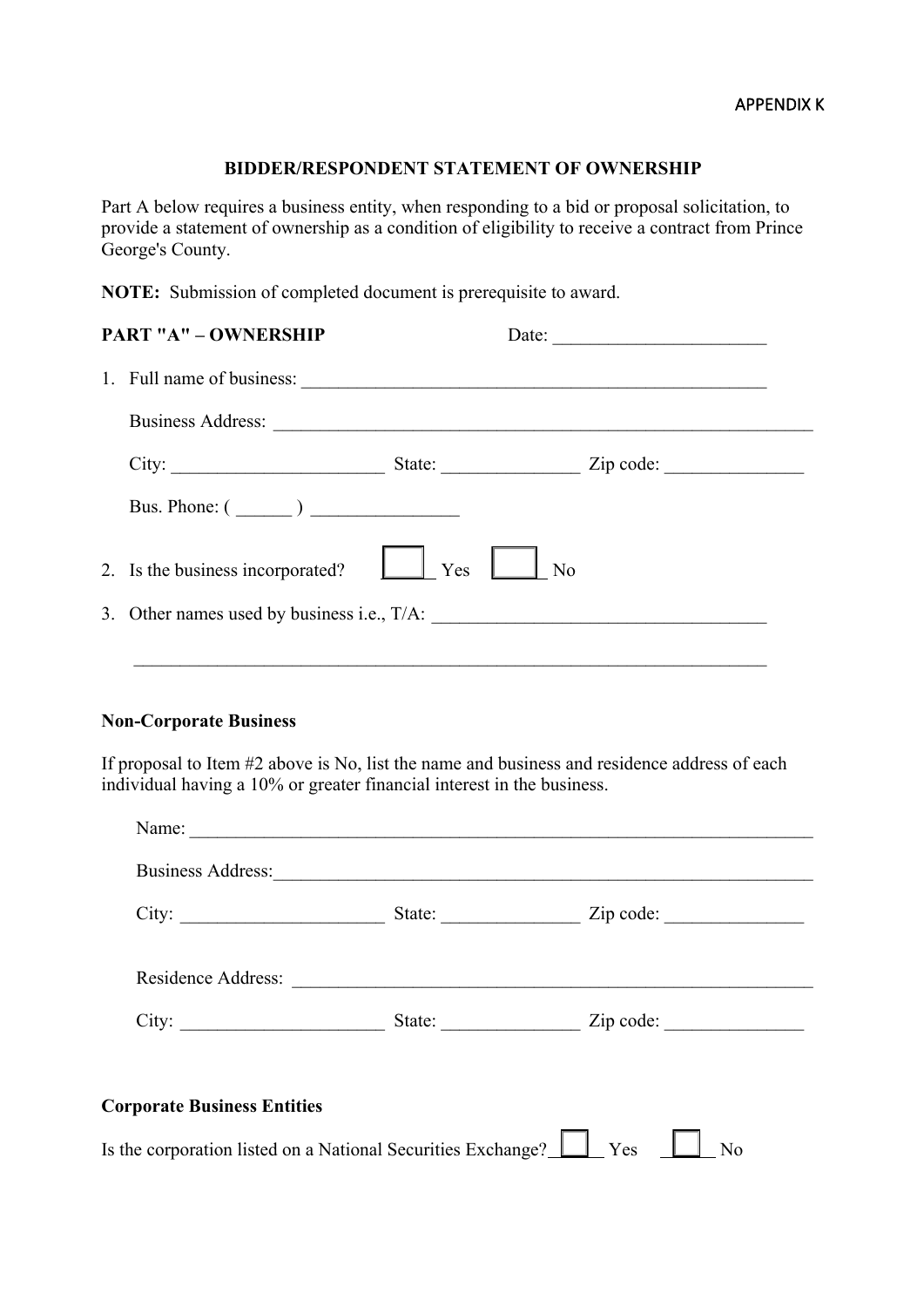|    |                                                                                                                                                                                                                                                | the date they assumed their respective offices. | Residence: <u>Date Office:</u> Date Office:                                       |  |  |  |  |
|----|------------------------------------------------------------------------------------------------------------------------------------------------------------------------------------------------------------------------------------------------|-------------------------------------------------|-----------------------------------------------------------------------------------|--|--|--|--|
|    | Name:                                                                                                                                                                                                                                          |                                                 |                                                                                   |  |  |  |  |
|    |                                                                                                                                                                                                                                                |                                                 |                                                                                   |  |  |  |  |
|    |                                                                                                                                                                                                                                                |                                                 |                                                                                   |  |  |  |  |
|    |                                                                                                                                                                                                                                                |                                                 | Office Assumed:                                                                   |  |  |  |  |
| 5. | List the names of all members of the current Board of Directors, their business and<br>residence addresses, the date each member assumed office and the date his/her term as a<br>Director shall expire (if any).                              |                                                 |                                                                                   |  |  |  |  |
|    |                                                                                                                                                                                                                                                |                                                 |                                                                                   |  |  |  |  |
|    |                                                                                                                                                                                                                                                | Date Term of Office Expires:                    |                                                                                   |  |  |  |  |
|    |                                                                                                                                                                                                                                                |                                                 |                                                                                   |  |  |  |  |
|    |                                                                                                                                                                                                                                                |                                                 |                                                                                   |  |  |  |  |
|    |                                                                                                                                                                                                                                                |                                                 |                                                                                   |  |  |  |  |
|    |                                                                                                                                                                                                                                                |                                                 | Office Assumed:                                                                   |  |  |  |  |
| 6. | List the names and residence addresses of all individuals owning at least 10% of the shares<br>of any class of corporate security, including but not limited to stocks of any type or class<br>and serial maturity bonds of any type or class. |                                                 |                                                                                   |  |  |  |  |
|    |                                                                                                                                                                                                                                                |                                                 |                                                                                   |  |  |  |  |
|    |                                                                                                                                                                                                                                                |                                                 |                                                                                   |  |  |  |  |
|    |                                                                                                                                                                                                                                                |                                                 |                                                                                   |  |  |  |  |
|    |                                                                                                                                                                                                                                                |                                                 |                                                                                   |  |  |  |  |
|    |                                                                                                                                                                                                                                                |                                                 | This Financial Disclosure Statement has been prepared by: _______________________ |  |  |  |  |

Signed by Preparer: \_\_\_\_\_\_\_\_\_\_\_\_\_\_\_\_\_\_\_\_\_\_\_\_\_\_\_\_\_\_\_\_\_\_\_\_\_\_\_\_\_\_\_\_\_\_\_\_\_\_\_\_\_\_\_